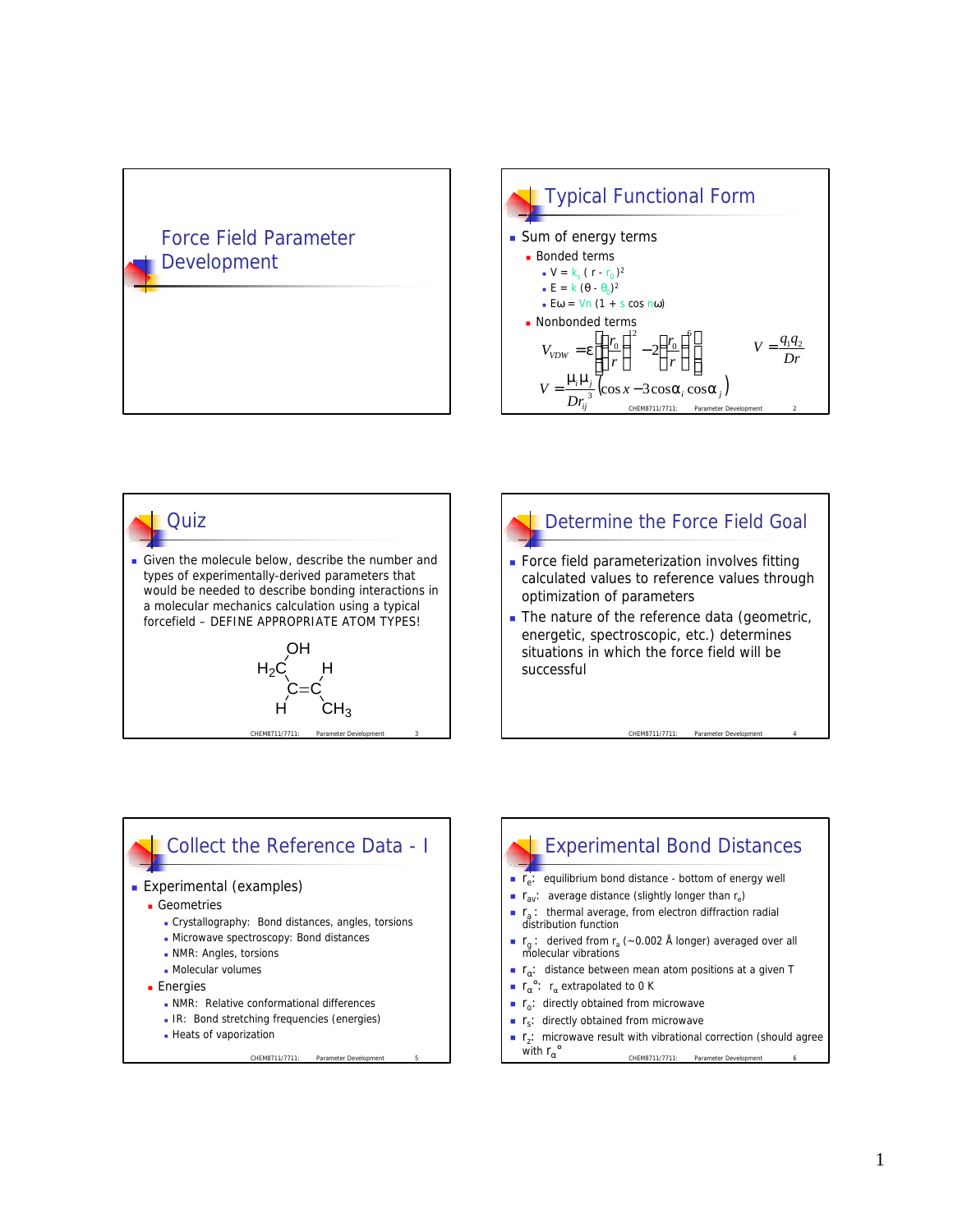

# Collect the Reference Data - II

#### $\blacksquare$  Ab initio

- **Equilibrium geometry from optimized structures**
- Force constants by single-point calculations on non-equilibrium structures
- $\blacksquare$  Atomic partial charges by fitting to the molecular electrostatic potential
- **Energies directly from the calculations**

CHEM8711/7711:





## Expanding Forcefields

- $\blacksquare$  Most common situation you need parameters for a functional group that isn't represented in the forcefield that suits the remainder of your system
- Your best guide in this case is to follow the procedure outlined in the initial publication of the forcefield

CHEM8711/7711: Parameter Developm

## Separability of Parameters

#### **Hard'** parameters

- **Bond lengths, angles and torsions often come** directly from experimental data
- They are often the same (or nearly the same) from force field to force field
- **.** Changes in these parameters don't often influence the best choice of other parameters
- 'Soft' parameters
	- <sup>n</sup> Non-bonded parameters (electrostatic & VDW)
	- Changes in one often requires changes in others

CHEM8711/7711: Parameter Development